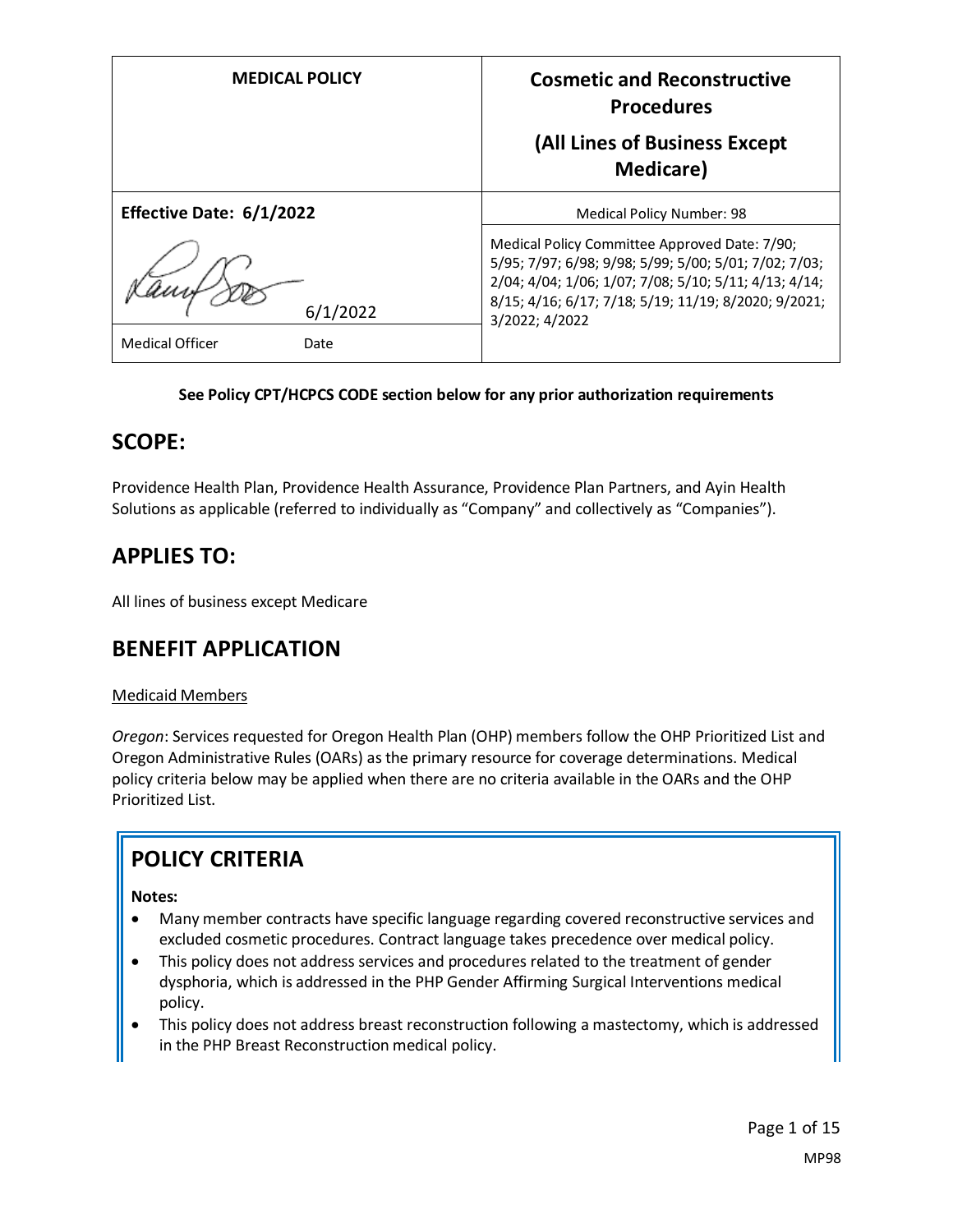#### **(All Lines of Business Except Medicare)**

- Other, more specific, PHP medical policies may apply to indications and/or procedures mentioned in this policy. Please see [Cross References](#page-12-0) section below for medical policies, which may apply.
	- I. Reconstructive procedures may be considered **medically necessary and covered** (subject to benefits) when intended to address *abnormal* structures of the body, caused by congenital defects, developmental abnormalities, trauma, infection, tumors or disease. This includes, but is not limited to the following situations:
		- A. Conditions resulting from trauma, infection, tumors or other diseases, if the condition occurs while you are a member of Providence Health Plan **or** the surgery is needed for treatment of a condition that occurred before you became a member; **or**
		- B. Congenital defects or developmental abnormalities, including those due to a genetic/hereditary condition (e.g., Marfan, Noonan, Turner syndrome) if there is a resultant significant functional impairment. A functional impairment is defined as a state in which the special, normal or proper action of any body part or organ is damaged; **or**
		- C. When necessary because of an accidental injury, or to correct a scar or defect that resulted from treatment of an accidental injury; **or**
		- D. When necessary to correct a scar or defect on the head or neck that resulted from a covered surgery.

(Please see [Policy Guidelines](#page-4-0) section below for more information on functional impairment.)

The following are examples of procedures generally considered to be reconstructive and may be considered **medically necessary and covered** when specific criteria are met: (Not an all-inclusive list.)

- Breast reconstruction (See separate policy: Breast Reconstruction).
- Breast tattoo to provide an areola and/or nipple (See separate policy: Breast Reconstruction).
- Blepharoplasty. (See separate policy: Eye: Blepharoplasty, Blepharoptosis Repair and Brow Lift.)
- Chemical peels (medium or deep peels only) to treat actinic keratoses or other precancerous skin lesions.
- Cleft lip and/or cleft palate repair. (See separate policy: Orthognathic Surgery.)
- Collagen injections or implants when intended to address a significant variation from normal related to accidental injury, disease, trauma, treatment of a disease or a congenital defects.
- Dermal injections of FDA-approved fillers (e.g., Sculptra, Radiesse) to treat facial lipodystrophy syndrome due to antiretroviral therapy in HIV-infected persons when there is a functional impairment or when it is likely the injections will result in more than minimal improvement in appearance.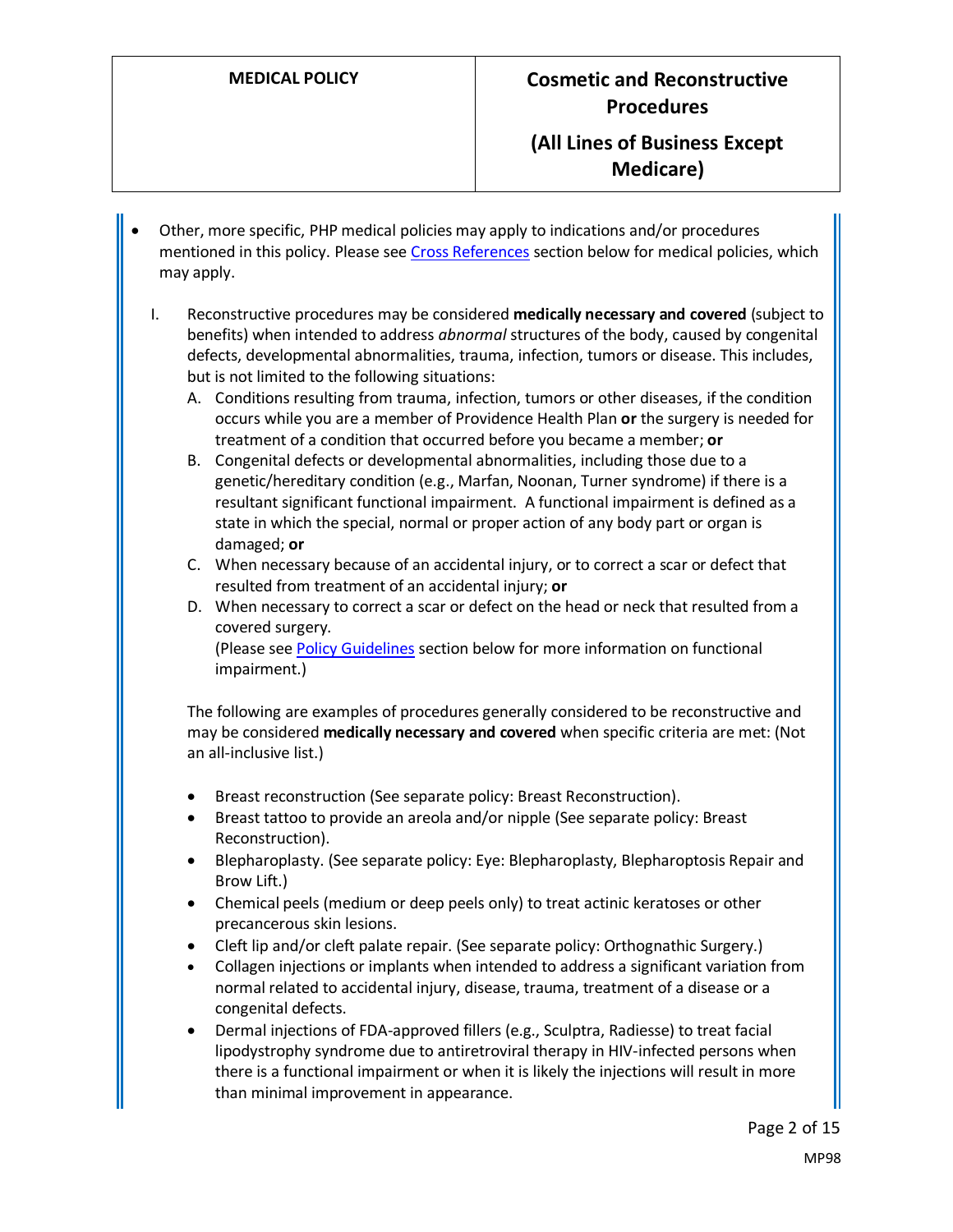### **(All Lines of Business Except Medicare)**

- Ear repair/reconstruction (including otoplasty) when intended to restore a significantly abnormal (or missing) external ear or auditory canal related to accidental injury, disease, trauma, or treatment of a disease or congenital defect.
- Keloid or scar surgical repair/revision with symptoms of functional impairment.
- Panniculectomy (See separate policy: Surgical Treatment for Skin Redundancy.)
- Pectus excavatum repair (open or Nuss procedures only) with documented cardiac compression/displacement by echocardiography OR reduced lung capacity (total lung capacity less than or equal to 80%) by pulmonary function testing OR exercise intolerance by cardiopulmonary exercise testing.
- Port wine stain laser treatment (See separate policy: Port Wine Stain Laser Treatment).
- Skin tag removal, when located in an area of friction with documentation of repeated irritation and bleeding.
- II. Cosmetic surgery or the expenses incurred in connection with such surgery, as well as any follow-up care or complications are considered **cosmetic and not covered**, including but not limited to the following situations:
	- A. Procedures that correct an anatomical congenital anomaly without improving or restoring physiologic function.
	- B. Procedures to relieve the suffering of psychological consequences or socially avoidant behavior as a result of an injury, sickness or congenital anomaly.
	- C. Any procedure that does not meet the reconstructive criteria above or is not addressed in another PHP medical policy.

The following are examples of procedures considered to be **cosmetic** in nature and therefore **non-covered**: (Not an all-inclusive list.)

\***Note**: For all breast-related surgeries, please first refer to the medical policies: Breast Reconstruction, and Breast Surgery: Reduction Mammoplasty, as they may apply.

- Abdominoplasty (See separate policy: Surgical Treatment for Skin Redundancy.)
- Blepharoplasty. (See separate medical policy: Eye: Blepharoplasty, Blepharoptosis Repair and Brow Lift.)
- Body and ear piercing and complications.
- Injections of compounds to treat skin wrinkles, including but not limited to gel-particle hyaluronic acid (e.g., Restylane, Perlane), calcium hydroxylapatite (e.g., Radiesse) and collagen (e.g., Zyderm). (For Botox treatment for any indication, please see separate Pharmacy policy: Botulinum Toxin.)
- Brachioplasty (arm lift) to remove excess skin. (See separate policy: Surgical Treatment for Skin Redundancy.)
- Chemical peels for treatment of photoaged skin, wrinkles, acne scarring or uneven epidermal pigmentation (e.g., melasma, lentigines).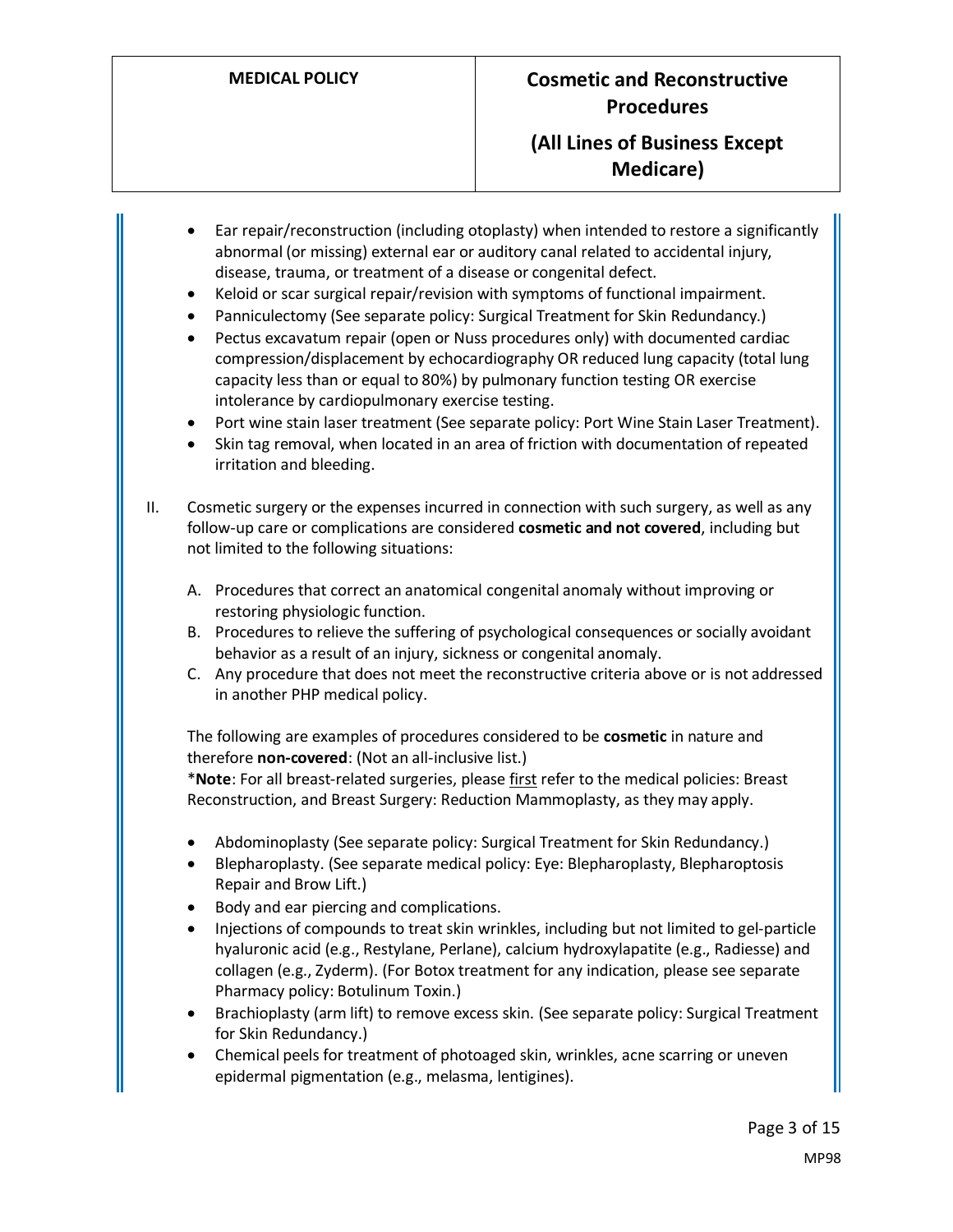- Dermabrasion for the purpose of removing acne scars, or treating active acne and wrinkles.
- Ear repair/reconstruction (including otoplasty) for ears that are constricted, cupped, large, prominent or protruding, or following any elective cosmetic procedure (e.g., ear piercing, plugging or gauging).
- Frown line removal, including but not limited to the excision or correction of glabellar frown lines or forehead lift (cosmetic foreheadplasty).
- Gynecomastia surgery to reduce male breast size.
- Hair removal (e.g., laser, electrolysis).
- Hair transplant/hairplasty for male or female androgenic alopecia or age-related thinning.
- Laser skin resurfacing, for all indications including but not limited to acne scarring and wrinkles.
- Lipectomy. (See separate policy: Surgical Treatment for Skin Redundancy.)
- Liposuction for lipedema.
- \*Mammoplasty (augmentation) to enlarge or uplift breast.
- \*Mammoplasty to equalize breast size.
- \*Mammoplasty (reduction). (See separate policy: Breast Surgery: Reduction Mammoplasty.)
- \*Mastopexy (breast lift) in the absence of medically necessary breast reconstruction or reduction.
- Mentoplasty/genioplasty (chin) done for a receding chin or to reduce a prominent chin.
- Neck tuck/lift (Platysmaplasty or Submental Lipectomy).
- Orthognathic Surgery. (See separate policy: Orthognathic Surgery.)
- Pectus excavatum without documented functional impairment of heart or lungs (not meeting criteria above).
- Penile procedures, including but not limited to phalloplasty and fat injections, when intended to improve the appearance (e.g., length, circumference) or enhance sexual performance.
- Rhytidectomy (meloplasty/face lift) for aging skin.
- Rosacea treatment (nonpharmacologic and nonsurgical), including but not limited to laser, dermabrasion and chemical peels.
- Sclerotherapy or other treatments of superficial varicosities (i.e., telangiectasias/spider veins and reticular/feeder veins). (See separate policy: Varicose Veins.)
- Skin tag removal, when performed to improve or change appearance or self-esteem.
- Tattoo removal or follow up.
- Vaginal procedures including rejuvenation/vaginal tightening, designer vaginoplasty, revirgination, G-spot amplification for all indications.
- Vaginal procedures including labia surgery/reshaping/reduction (labiaplasty) when intended to improve the appearance or enhance sexual performance.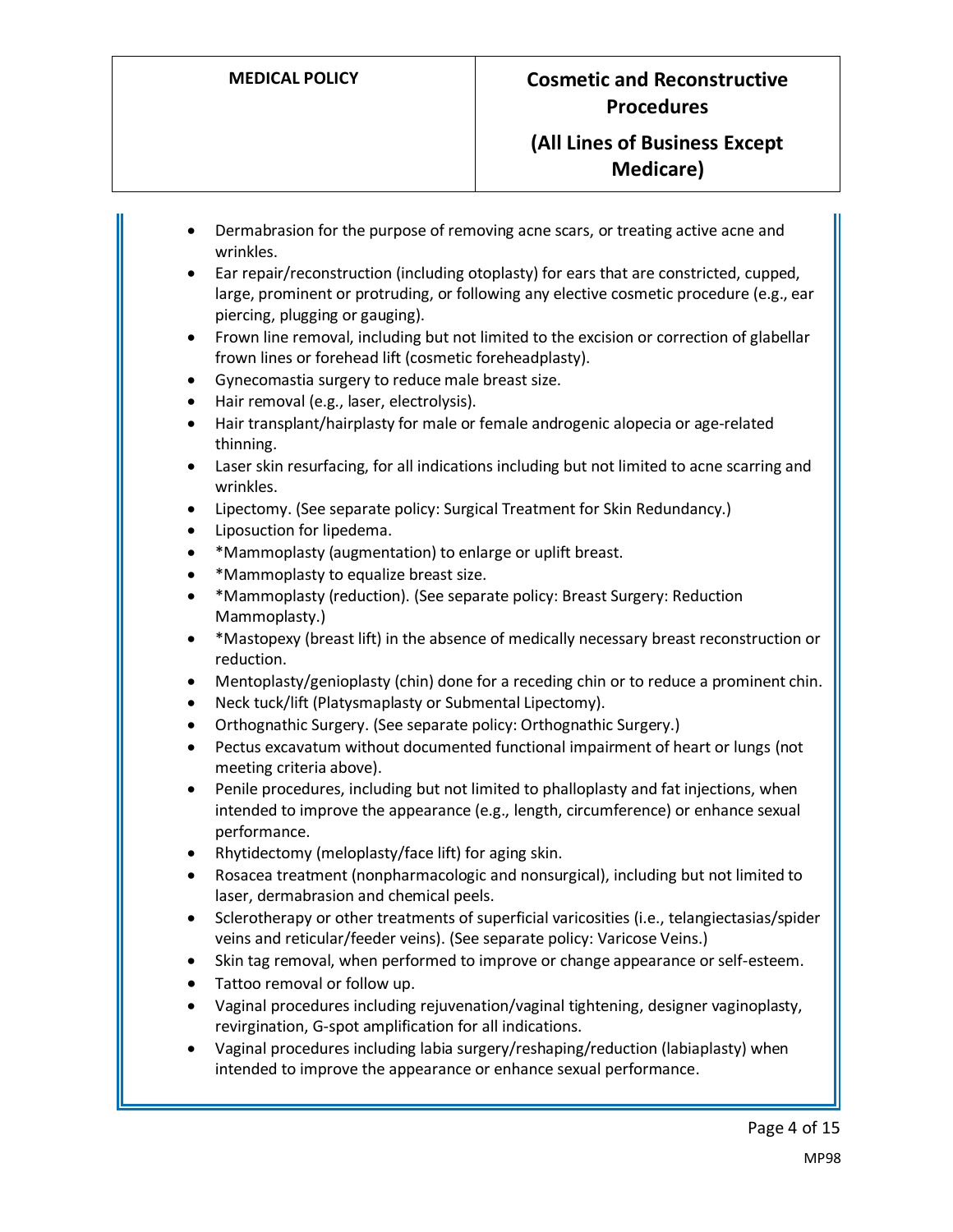# **POLICY GUIDELINES**

The criteria in this PHP Medical policy are based on, and compliant with, the following references:

- Federal:
	- $\circ$  Patient Protection and Affordable Care Act, Title 42 U.S.C. § 18001<sup>1</sup>
	- $\circ$  Title 45 CFR Part 156.125: Essential Health Benefits<sup>2</sup>
- State:
	- $\circ$  OAR 836-053-0012: Essential Health Plan Benefits<sup>3</sup>
	- $\circ$  ORS 743A.150: Treatment of craniofacial anomaly<sup>4</sup>
	- $\circ$  WAC 284-43-5622(7): Plan Design<sup>5</sup>
	- $\circ$  WAC 284-43-5642(3)(b)(ii): Essential health benefit categories<sup>5</sup>
	- $\circ$  RCW 48.44.212: Coverage of dependent children to include newborn infants and congenital anomalies from moment of birth. 6

#### Definitions

Per the American Medical Association (AMA) policy H-475.992:<sup>7</sup>

*Reconstructive Surgery* is defined as surgery performed on *abnormal* structures of the body, caused by congenital defects, developmental abnormalities, trauma, infection, tumors or disease. It is generally performed to improve function, but may also be done to approximate a normal appearance.

*Cosmetic Surgery* is defined as surgery performed to reshape *normal* structures of the body to improve the patient's appearance and self-esteem.

<span id="page-4-0"></span>*Functional Impairment* is defined as a state in which the special, normal or proper action of any body part or organ is damaged, resulting in a direct and measurable reduction in the physical performance.

Examples of functional impairments may include, but are not limited to problems with:

- respiration
- eating
- swallowing
- ambulation
- mobilization
- communication
- visual impairments
- skin integrity
- distortion of nearby body parts
- obstruction of an orifice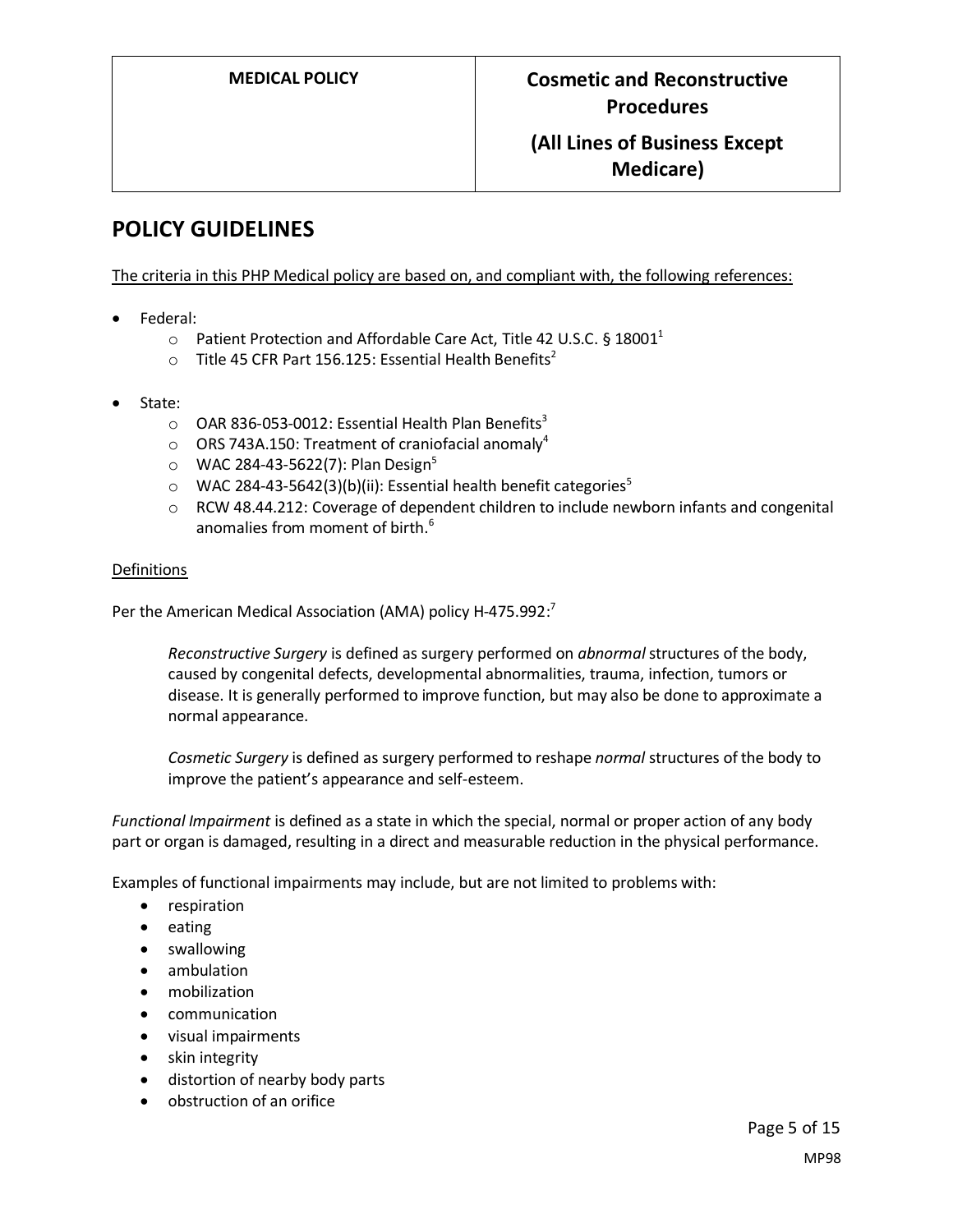Causes of functional impairments may include, but are not limited to:

- pain
- **structure**
- congenital anomalies

Functional impairment excludes social, emotional, and psychological impairments or potential impairments.

The following definitions were taken from a number of authoritative sources:

Chemical peels<sup>8</sup>:

- Light chemical peel: A light (superficial) chemical peel removes the outer layer of skin (epidermis) to treat fine wrinkles, acne, uneven skin tone and dryness for cosmetic purposes. Common agents used in light peels may include combinations of alphahydroxy acids and beta hydroxy acids, such as glycolic acid, lactic acid, salicylic acid and maleic acid.
- Medium chemical peel: Removes skin cells from the epidermis and from portions of the upper part of your middle layer of skin (dermis) to treat precancerous skin lesions as well as cosmetic indications including wrinkles, acne scars and uneven skin tone. Trichloroacetic acid is used for medium peels.
- Deep chemical peel: Removes skin cells from the epidermis and from portions of the mid to lower layer of your dermis. These peels may be used if you have deeper wrinkles, scars or precancerous growths. Phenol is the agent used for deep peels.

Congenital anomalies<sup>9</sup>: A wide range of abnormalities of body structure or function that are present at birth and are of prenatal origin. Congenital defects (also commonly called birth defects) can be found before birth, at birth, or any time after birth. Most are found within the first year of life.

*Developmental disabilities*<sup>10</sup>: A group of conditions due to an impairment in physical, learning, language, or behavior areas. These conditions begin during the developmental period, may impact day-to-day functioning, and usually last throughout a person's lifetime.

Laser Skin Resurfacing: This procedure typically uses either a carbon dioxide (CO2) or erbium laser to improve the appearance of skin or treat minor facial flaws by removing layers of skin. This procedure may be used to cosmetically treat wrinkles, scars, warts, as well as superficial and moderately deep lines and wrinkles on the face, hands, neck and chest.

*Revirgination*<sup>11</sup>: Also known as hymenoplasty, hymenorrhaphy or hymenal reconstruction/restoration/repair. A procedure performed in an attempt to approximate the virginal state.

*G-spot amplification*<sup>11</sup>: Injection of collagen into the anterior wall of the vagina.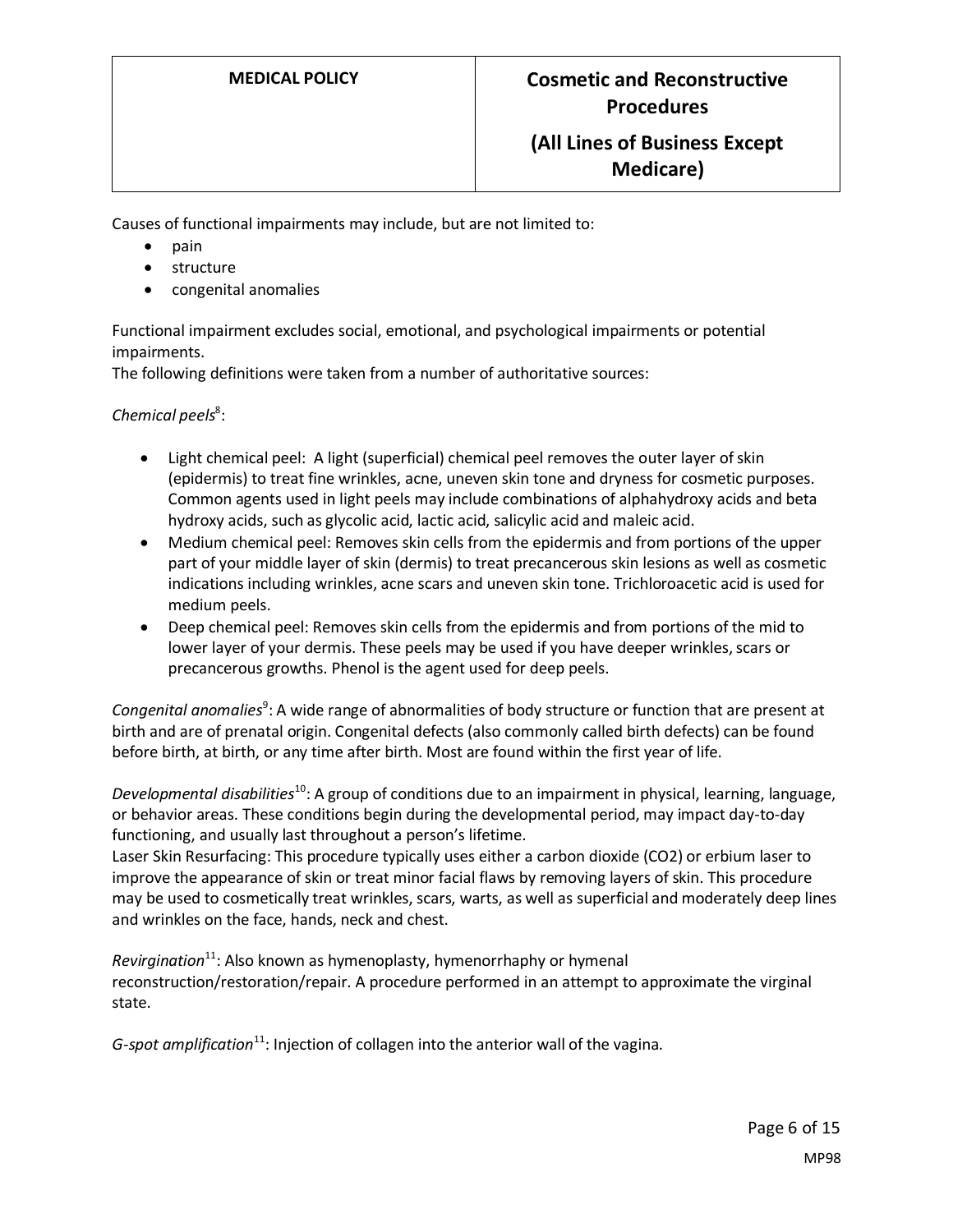### **BILLING GUIDELINES**

- HCPCS codes Q2026 and Q2028 are considered reconstructive and covered when requested for lipoatrophy/lipodystrophy related to human immunodeficiency virus (HIV). There, these codes are only covered when requested with the following ICD-10 codes:
	- o B20 Human immunodeficiency virus [HIV] disease
	- o E88.1 Lipodystrophy, not elsewhere classified

All other diagnosis codes are considered cosmetic and will be denied.

# **CPT/HCPCS CODES**

Codes for cosmetic and reconstructive surgeries and procedures may include but are not limited to any of the CPT/HCPCS codes listed below. Additional codes may apply.

Note: The following CPT code ranges may be used for either reconstructive or cosmetic procedures.

- CPT code range 13100 13153 includes: 13100, 13101, 13102, 13120, 13121, 13122, 13131, 13132, 13133, 13151, 13152, 15153
- CPT code range 15832 15847 includes: 15832, 15833, 15834, 15835, 15836, 15837, 15838, 15839, 15847

| <b>All Lines of Business Except Medicare</b> |                                                                                                                                                                                                                                               |  |
|----------------------------------------------|-----------------------------------------------------------------------------------------------------------------------------------------------------------------------------------------------------------------------------------------------|--|
| <b>Prior Authorization Required</b>          |                                                                                                                                                                                                                                               |  |
| 11920                                        | Tattooing, intradermal introduction of insoluble opaque pigments to correct color<br>defects of skin, including micropigmentation; 6.0 sq cm or less                                                                                          |  |
| 11921                                        | Tattooing, intradermal introduction of insoluble opaque pigments to correct color<br>defects of skin, including micropigmentation; 6.1 to 20.0 sq cm                                                                                          |  |
| 11922                                        | Tattooing, intradermal introduction of insoluble opaque pigments to correct color<br>defects of skin, including micropigmentation; each additional 20.0 sq cm, or part<br>thereof (list separately in addition to code for primary procedure) |  |
| 15832                                        | Excision, excessive skin and subcutaneous tissue (includes lipectomy); thigh                                                                                                                                                                  |  |
| 15833                                        | Excision, excessive skin and subcutaneous tissue (includes lipectomy); leg                                                                                                                                                                    |  |
| 15834                                        | Excision, excessive skin and subcutaneous tissue (includes lipectomy); hip                                                                                                                                                                    |  |
| 15835                                        | Excision, excessive skin and subcutaneous tissue (includes lipectomy); buttock                                                                                                                                                                |  |
| 15836                                        | Excision, excessive skin and subcutaneous tissue (includes lipectomy); arm                                                                                                                                                                    |  |
| 15837                                        | Excision, excessive skin and subcutaneous tissue (includes lipectomy); forearm or<br>hand                                                                                                                                                     |  |
| 15838                                        | Excision, excessive skin and subcutaneous tissue (includes lipectomy); submental fat<br>pad                                                                                                                                                   |  |
| 15839                                        | Excision, excessive skin and subcutaneous tissue (includes lipectomy); other area                                                                                                                                                             |  |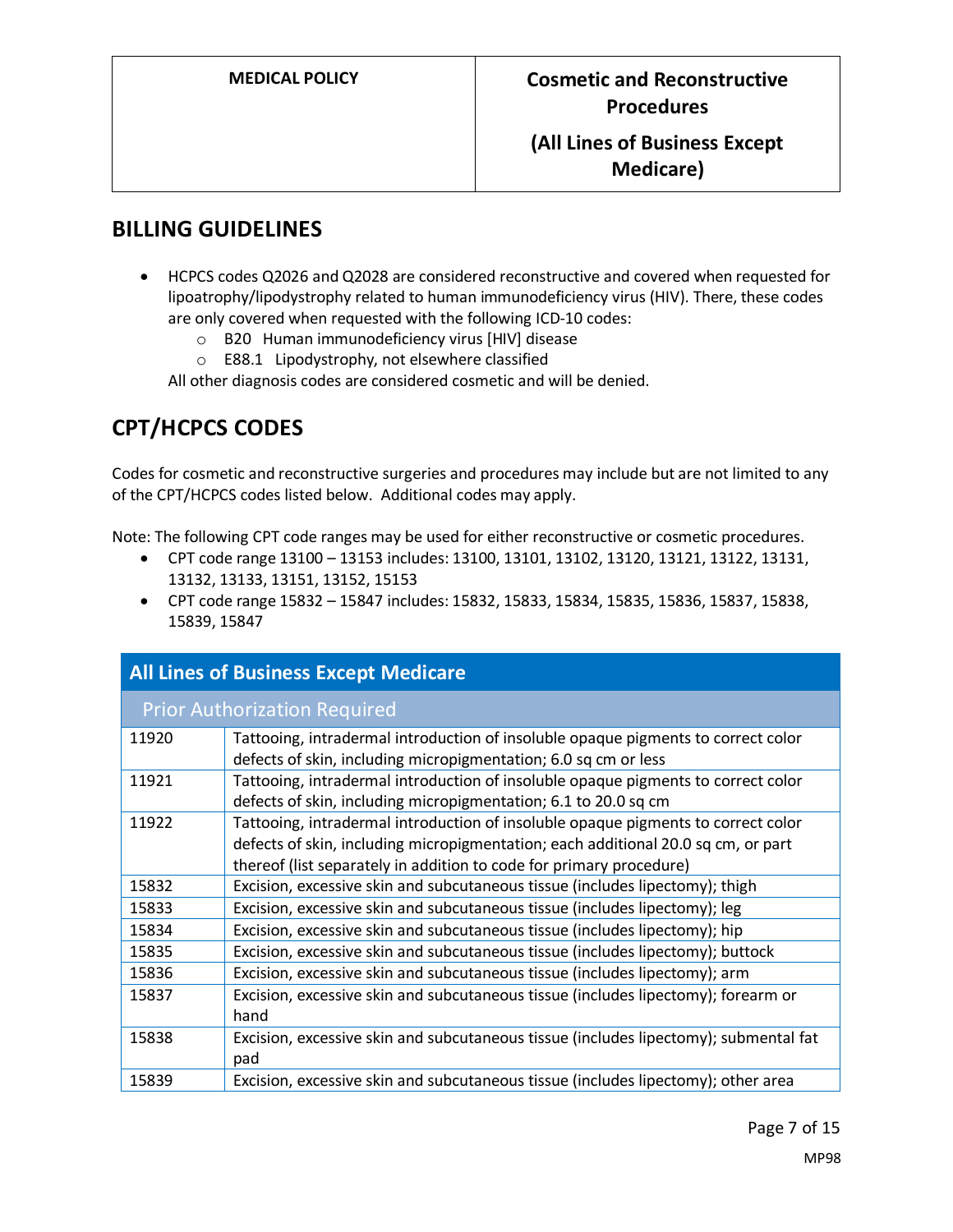# **(All Lines of Business Except Medicare)**

| 15847                           | Excision, excessive skin and subcutaneous tissue (includes lipectomy), abdomen (eg,                                  |
|---------------------------------|----------------------------------------------------------------------------------------------------------------------|
|                                 | abdominoplasty) (includes umbilical transposition and fascial plication) (list separately                            |
|                                 | in addition to code for primary procedure)                                                                           |
| 15876                           | Suction assisted lipectomy; head and neck                                                                            |
| 15877                           | Suction assisted lipectomy; trunk                                                                                    |
| 15878                           | Suction assisted lipectomy; upper extremity                                                                          |
| 15879                           | Suction assisted lipectomy; lower extremity                                                                          |
| 19300                           | Mastectomy for gynecomastia                                                                                          |
| 19316                           | Mastopexy                                                                                                            |
| 19325                           | Mammaplasty, augmentation; with prosthetic implant                                                                   |
| 19340                           | Immediate insertion of breast prosthesis following mastopexy, mastectomy or in<br>reconstruction                     |
| 19342                           | Delayed insertion of breast prosthesis following mastopexy, mastectomy or in                                         |
|                                 | reconstruction                                                                                                       |
| 21121                           | Genioplasty; sliding osteotomy, single piece                                                                         |
| 21122                           | Genioplasty; sliding osteotomies, 2 or more osteotomies (eg, wedge excision or bone                                  |
|                                 | wedge reversal for asymmetrical chin)                                                                                |
| 21123                           | Genioplasty; sliding, augmentation with interpositional bone grafts (includes                                        |
|                                 | obtaining autografts)                                                                                                |
| 21740                           | Reconstructive repair of pectus excavatum or carinatum; open                                                         |
| 21742                           | Reconstructive repair of pectus excavatum or carinatum; minimally invasive approach                                  |
|                                 | (Nuss procedure), without thoracoscopy                                                                               |
| 21743                           | Reconstructive repair of pectus excavatum or carinatum; minimally invasive approach                                  |
|                                 | (Nuss procedure), with thoracoscopy                                                                                  |
| 54400                           | Insertion of penile prosthesis; non-inflatable (semi-rigid)                                                          |
| 54401                           | Insertion of penile prosthesis; inflatable (self-contained)                                                          |
| 54405                           | Insertion of multi-component, inflatable penile prosthesis, including placement of<br>pump, cylinders, and reservoir |
| 56800                           | Plastic repair of introitus                                                                                          |
| 57291                           | Construction of artificial vagina, without graft                                                                     |
| 57292                           | Construction of artificial vagina, with graft                                                                        |
| C1813                           | Prosthesis, penile, inflatable                                                                                       |
| C2622                           | Prosthesis, penile, non-inflatable                                                                                   |
| No Prior Authorization Required |                                                                                                                      |
| 11200                           | Removal of skin tags, multiple fibrocutaneous tags, any area; up to and including 15                                 |
|                                 | lesions                                                                                                              |
| 11201                           | Removal of skin tags, multiple fibrocutaneous tags, any area; each additional 10                                     |
|                                 | lesions, or part thereof (List separately in addition to code for primary procedure)                                 |
| 12051                           | Layer closure of wounds of face, ears, eyelids, nose, lips, and/or mucous membranes;                                 |
|                                 | 2.5 cm or less                                                                                                       |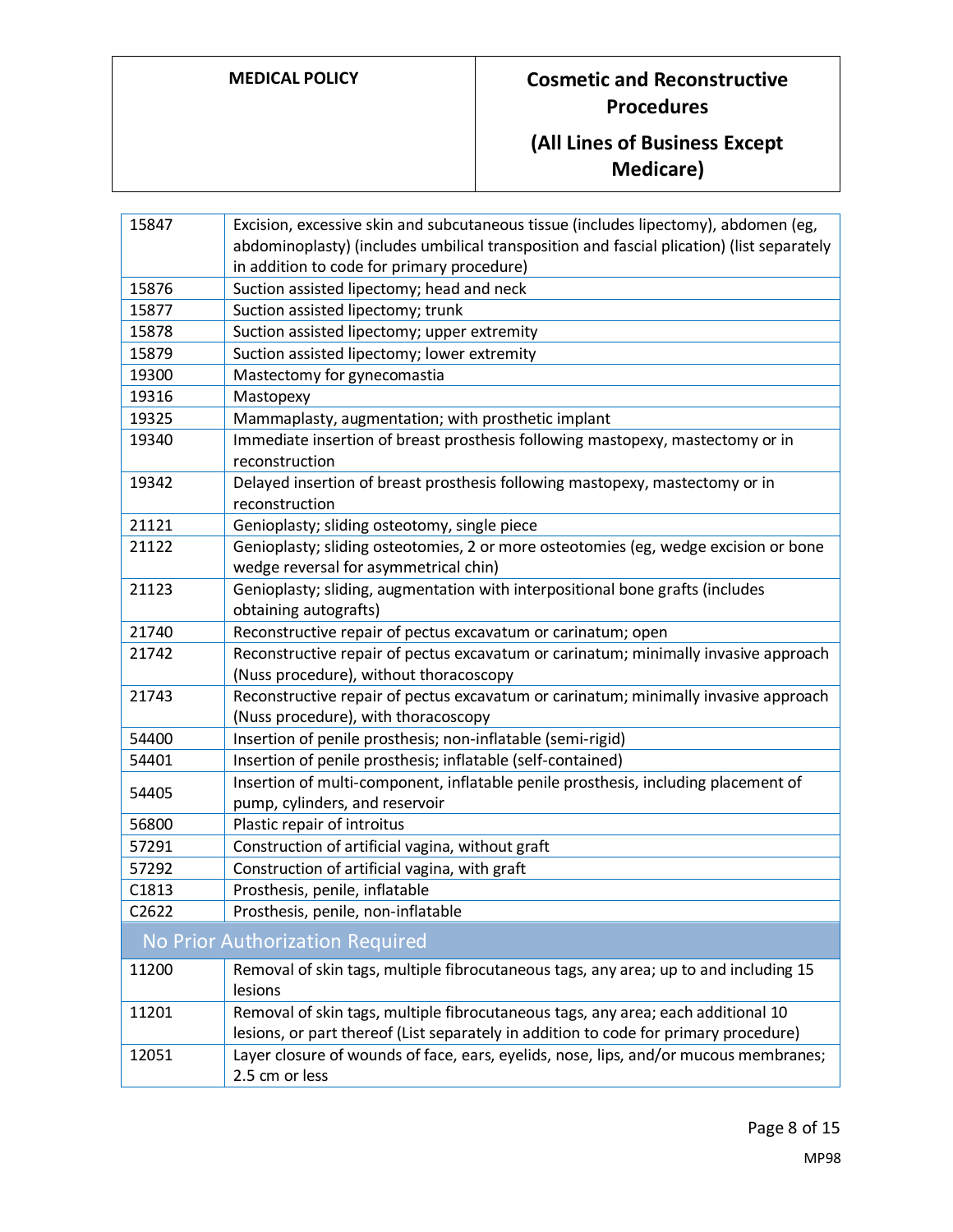# **(All Lines of Business Except Medicare)**

| 13100 -                         | Repair, complex [procedures on the integumentary system]                                                                                                                                                       |  |
|---------------------------------|----------------------------------------------------------------------------------------------------------------------------------------------------------------------------------------------------------------|--|
| 13153                           |                                                                                                                                                                                                                |  |
| 15769                           | Grafting of autologous soft tissue, other, harvested by direct excision (eg, fat, dermis,<br>fascia)                                                                                                           |  |
| 17110                           | Destruction (eg, laser surgery, electrosurgery, cryosurgery, chemosurgery, surgical<br>curettement), of benign lesions other than skin tags or cutaneous vascular<br>proliferative lesions; up to 14 lesions   |  |
| 17111                           | Destruction (eg, laser surgery, electrosurgery, cryosurgery, chemosurgery, surgical<br>curettement), of benign lesions other than skin tags or cutaneous vascular<br>proliferative lesions; 15 or more lesions |  |
| 49250                           | Umbilectomy, omphalectomy, excision of umbilicus (separate procedure)                                                                                                                                          |  |
| 54360                           | Plastic operation on penis to correct angulation                                                                                                                                                               |  |
| 54440                           | Plastic operation on penis for injury                                                                                                                                                                          |  |
| 56810                           | Perineoplasty, repair of perineum, nonobstetrical (separate procedure)                                                                                                                                         |  |
| 69320                           | Reconstruction external auditory canal for congenital atresia, single stage                                                                                                                                    |  |
| G0429                           | Dermal filler injection(s) for the treatment of facial lipodystrophy syndrome                                                                                                                                  |  |
| No Prior Authorization Required |                                                                                                                                                                                                                |  |
|                                 | The following code(s) may be considered medically necessary and covered when billed with                                                                                                                       |  |
|                                 | diagnosis code F64.0, F64.1, F64.8, or F64.9. If billed without one of these diagnosis codes,                                                                                                                  |  |
|                                 | the CPT code will deny as cosmetic.                                                                                                                                                                            |  |
| 11950                           | Subcutaneous injection of filling material (eg, collagen); 1cc or less                                                                                                                                         |  |
| 11951                           | Subcutaneous injection of filling material (eg, collagen); 1.1 to 5.0 cc                                                                                                                                       |  |
| 11952                           | Subcutaneous injection of filling material (eg, collagen); 5.1 to 10.0 cc                                                                                                                                      |  |
| 11954                           | Subcutaneous injection of filling material (eg, collagen); over 10.0 cc                                                                                                                                        |  |
| 17380                           | Electrolysis epilation, each 30 minutes                                                                                                                                                                        |  |
| 21120                           | Genioplasty; augmentation (autograft, allograft, prosthetic material)                                                                                                                                          |  |
| 21137                           | Reduction forehead; contouring only                                                                                                                                                                            |  |
| 21270                           | Malar augmentation, prosthetic material                                                                                                                                                                        |  |
| <b>Not Covered</b>              |                                                                                                                                                                                                                |  |
| 15775                           | Punch graft for hair transplant; 1 to 15 punch grafts                                                                                                                                                          |  |
| 15776                           | Punch graft for hair transplant; more than 15 punch grafts                                                                                                                                                     |  |
| 15780                           | Dermabrasion; total face (eg, for acne scarring, fine wrinkling, rhytids, general<br>keratosis)                                                                                                                |  |
| 15781                           | Dermabrasion; segmental, face                                                                                                                                                                                  |  |
| 15782                           | Dermabrasion; regional, other than face                                                                                                                                                                        |  |
| 15783                           | Dermabrasion; superficial, any site (eg, tattoo removal)                                                                                                                                                       |  |
| 15786                           | Abrasion; single lesion (e.g. keratosis, scar)                                                                                                                                                                 |  |
| 15787                           | Abrasion; each additional 4 lesions or less (List separately in addition to code for<br>primary procedure)                                                                                                     |  |
| 15788                           | Chemical peel, facial; epidermal                                                                                                                                                                               |  |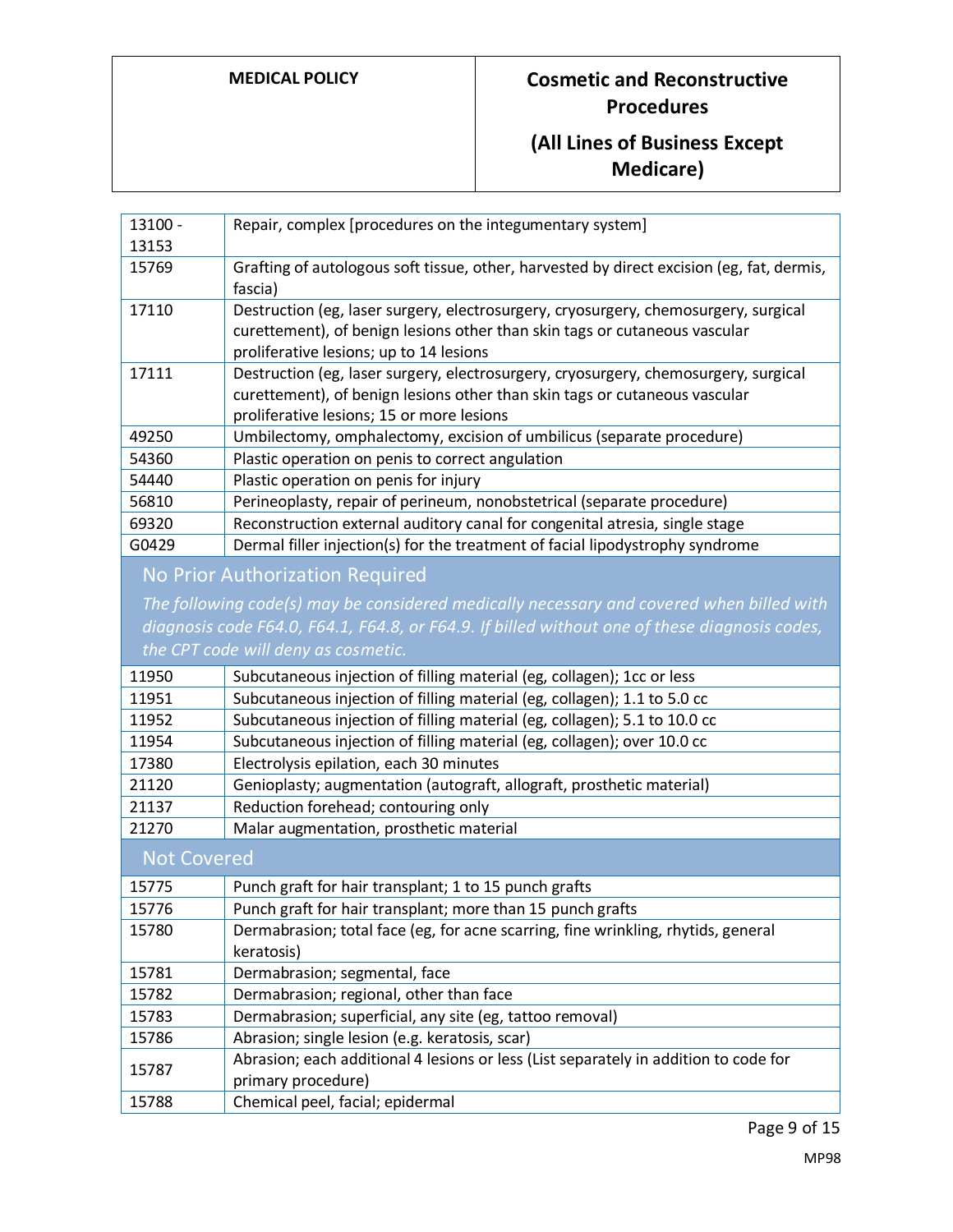## **(All Lines of Business Except Medicare)**

| 15789                                                                                         | Chemical peel, facial; dermal                                         |
|-----------------------------------------------------------------------------------------------|-----------------------------------------------------------------------|
| 15792                                                                                         | Chemical peel, nonfacial; epidermal                                   |
| 15793                                                                                         | Chemical peel, nonfacial; dermal                                      |
| 15824                                                                                         | Rhytidectomy; forehead                                                |
| 15825                                                                                         | Rhytidectomy; neck with platysmal tightening (platysmal flap, P-flap) |
| 15826                                                                                         | Rhytidectomy; glabellar frown lines                                   |
| 15828                                                                                         | Rhytidectomy, cheek, chin, and neck                                   |
| 15829                                                                                         | Rhytidectomy; superficial musculoaponeurotic system (SMAS) flap       |
| Not Covered (Unless paired with ICD-10 codes for HIV-associated lipoatrophy: B20 AND E88.1)   |                                                                       |
| Q2026                                                                                         | Injection, radiesse, 0.1 ml                                           |
| Q2028                                                                                         | Injection, sculptra, 0.5 mg                                           |
| <b>Unlisted Codes</b>                                                                         |                                                                       |
| All unlisted codes will be reviewed for medical necessity, correct coding, and pricing at the |                                                                       |
| claim level. If an unlisted code is billed related to services addressed in this policy then  |                                                                       |
| prior-authorization is required.                                                              |                                                                       |
| 17999                                                                                         | Unlisted procedure, skin, mucous membrane and subcutaneous tissue     |
| 67999                                                                                         | Unlisted procedure, eyelids                                           |
| 69399                                                                                         | Unlisted procedure, external ear                                      |
| 96999                                                                                         | Unlisted special dermatological service or procedure                  |

## **REVIEW OF EVIDENCE**

The criteria outlined in this medical policy are primarily based on clinical consensus and clinical practice guidelines. Therefore, an evidence review was not performed.

## **CLINICAL PRACTICE GUIDELINES**

Clinical practice guidelines used as a basis for some of the criteria outlined in this medical policy are described below.

#### American Academy of Otolaryngology—Head and Neck Surgery (AAO-HNS)

In 2021, AAO-HNS updated their guidance on the treatment of microtia and anotia.<sup>12</sup> The AAO-HNS stated that microtia and anotia are congenital birth defects that "are associated with appreciable psychological and functional ramifications if left untreated. Reconstructive surgery is appropriate as a primary treatment in both children and adults. Therefore, microtia and anotia shall be considered reconstructive surgery to restore a missing or significantly deformed body part visibly present under normal circumstances."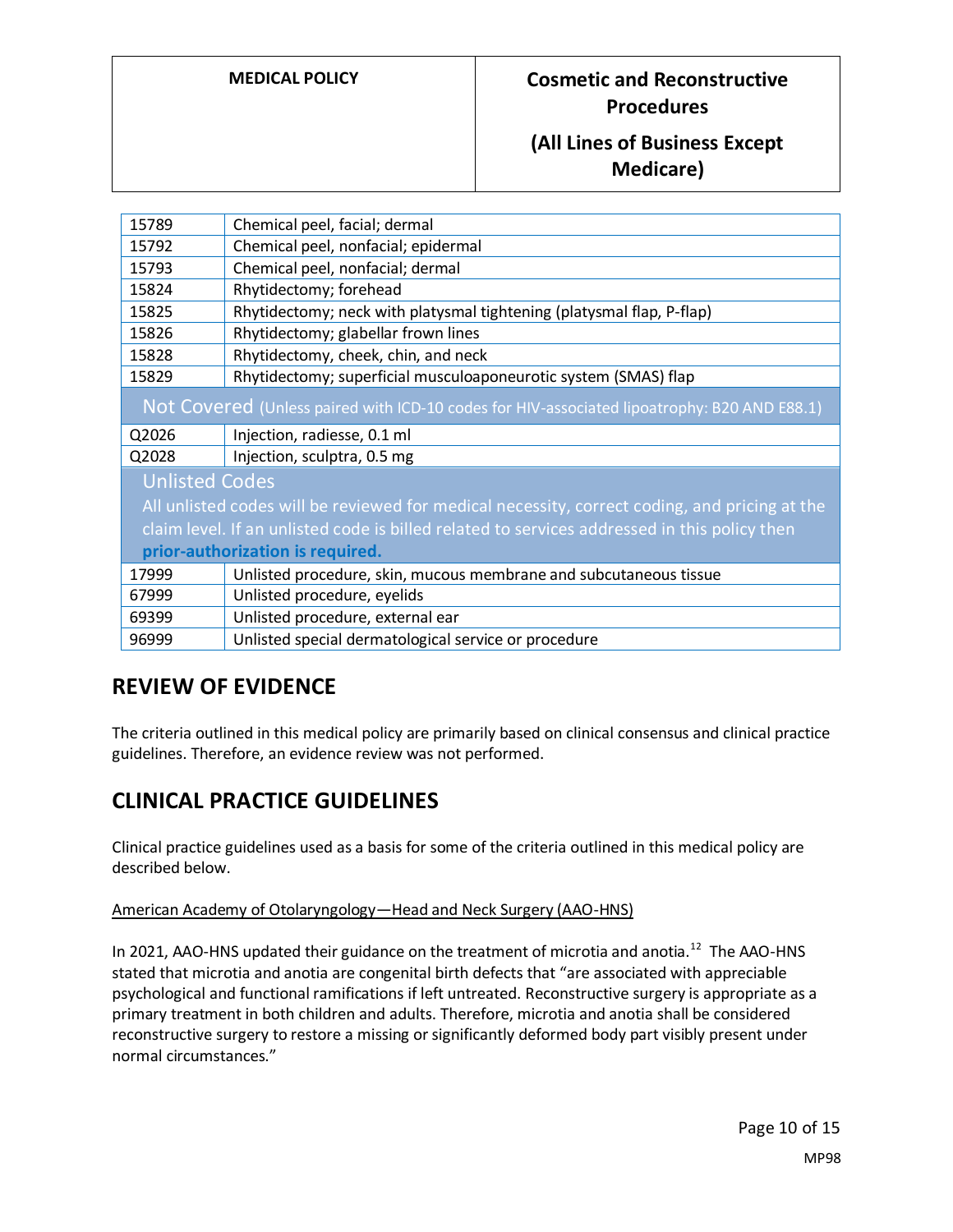#### American College of Obstetricians and Gynecologists (ACOG)

In 2020, ACOG published guidance titled "Elective Female Genital Cosmetic Surgery". <sup>13</sup> The committee defined the term Female genital cosmetic surgery as a broad term that included procedures such as:

- Labioplasty
- Clitoral hood reduction
- Hymenoplasty
- Labia majora augmentation,
- Vaginoplasty
- G-spot amplification

ACOG made the following recommendations:

- "Patients should be made aware that surgery or procedures to alter sexual appearance or function (excluding procedures performed for clinical indications, such as clinically diagnosed female sexual dysfunction, pain with intercourse, interference in athletic activities, previous obstetric or straddle injury, reversing female genital cutting, vaginal prolapse, incontinence, or gender affirmation surgery) are **not medically indicated**, pose substantial risk, and their safety and effectiveness have not been established.
- Women should be informed about the lack of high-quality data that support the effectiveness of genital cosmetic surgical procedures and counseled about their potential complications, including pain, bleeding, infection, scarring, adhesions, altered sensation, dyspareunia, and need for reoperation.
- Obstetrician–gynecologists should have sufficient training to recognize women with sexual function disorders as well as those with depression, anxiety, and other psychiatric conditions. Individuals should be assessed, if indicated, for body dysmorphic disorder. In women who have suspected psychological concerns, a referral for evaluation should occur before considering surgery.
- In responding to a patient's concern about the appearance of her external genitalia, the obstetrician–gynecologist can reassure her that the size, shape, and color of the external genitalia vary considerably from woman to woman. These variations are further modified by pubertal maturity, aging, anatomic changes resulting from childbirth, and atrophic changes associated with menopause or hypoestrogenism, or both.
- As for all procedures, obstetrician–gynecologists who perform genital cosmetic surgical procedures should inform prospective patients about their experience and surgical outcomes. Advertisements in any media must be accurate and not misleading or deceptive. "Rebranding" existing surgical procedures (many of which are similar to, if not the same as, the traditional anterior and posterior colporrhaphy) and marketing them as new cosmetic vaginal procedures is misleading.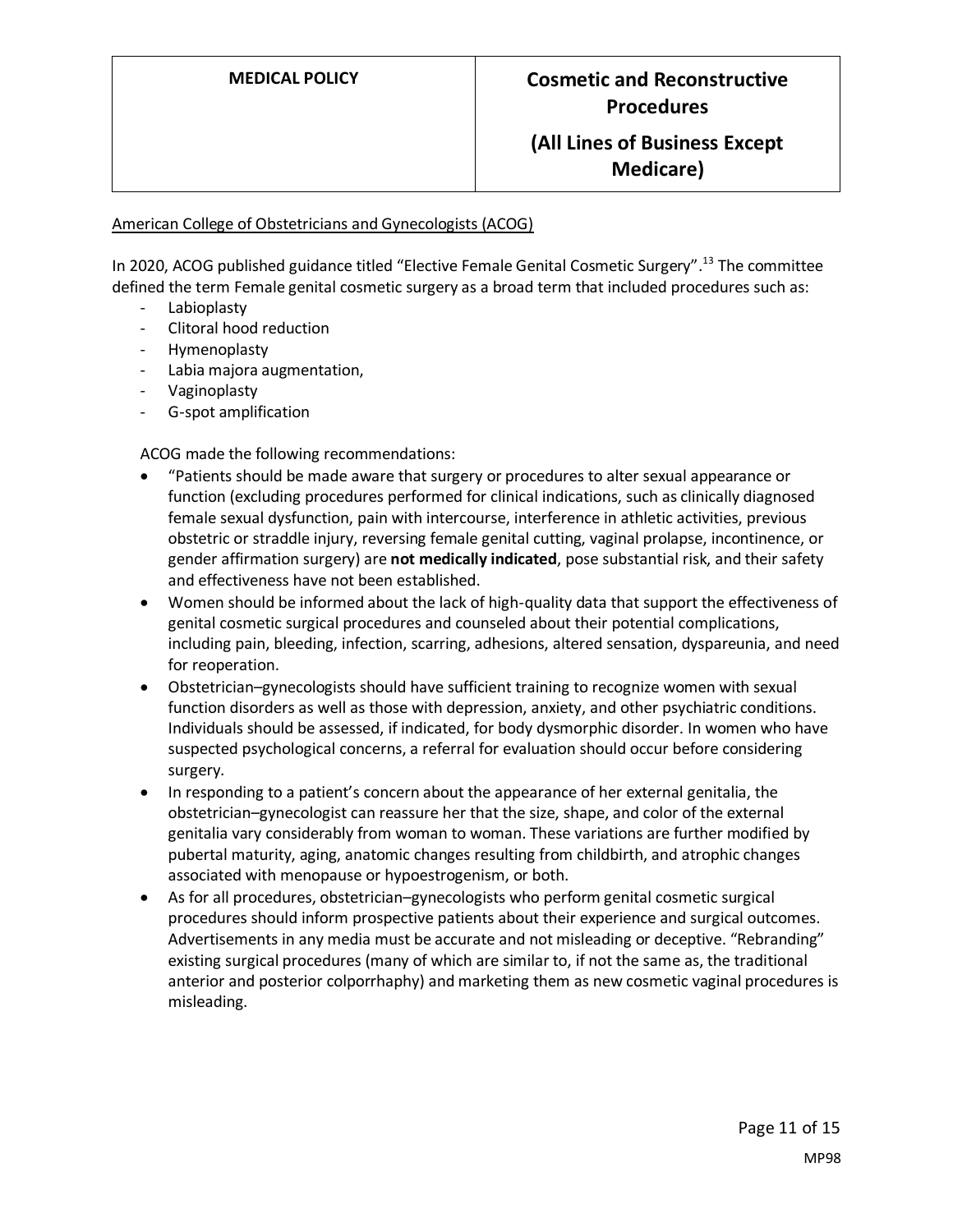#### American Urological Association (AUA)

In 2018, the AUA reaffirmed their recommendation against the use of penile augmentation surgeries, stating $14$ :

"The American Urological Association (AUA) and the Urology Care Foundation consider subcutaneous fat injection for increasing penile girth to be a procedure which has not been shown to be safe or efficacious.

The AUA also considers the division of the suspensory ligament of the penis for increasing penile length in adults to be a procedure which has not been shown to be safe or efficacious."

#### National Comprehensive Cancer Network (NCCN)

NCCN guidelines on squamous cell skin cancer (Version 2.2021) provide Category 2A treatment recommendations for precancers (diffuse actinic keratoses, field cancerization).<sup>15</sup> Actinic keratoses:

- Cryotherapy
- Topical 5-fluorouracil (5-FU) with or without calcipotriol (calcipotriene)
- Topical imiquimod
- topical ingenol mebutate
- photodynamic therapy (eg, aminolevulinic acid [ALA], porfimer sodium)
- Curettage and electrodesiccation

Hyperkeratotic actinic keratoses, pretreatment with the following:

- topical tazarotene
- curettage
- topical keratolytics (topical urea, lactic acid, and salicylic acid)
- ablative skin resurfacing (eg, laser, dermabrasion)

Other modalities may be considered:

- topical diclofenac (category 2B)
- chemical peel (trichloroacetic acid)
- ablative skin resurfacing (e.g., laser, dermabrasion)

NCCN states there are fewer higher-quality studies regarding the efficacy and safety of these two modalities compared to established therapies, such as photodynamic therapy. However, the available studies have all confirmed that these two modalities significantly reduced the quantity of actinic keratoses, although in some studies they were less effective than photodynamic therapy.

#### **INSTRUCTIONS FOR USE**

Company Medical Policies serve as guidance for the administration of plan benefits. Medical policies do not constitute medical advice nor a guarantee of coverage. Company Medical Policies are reviewed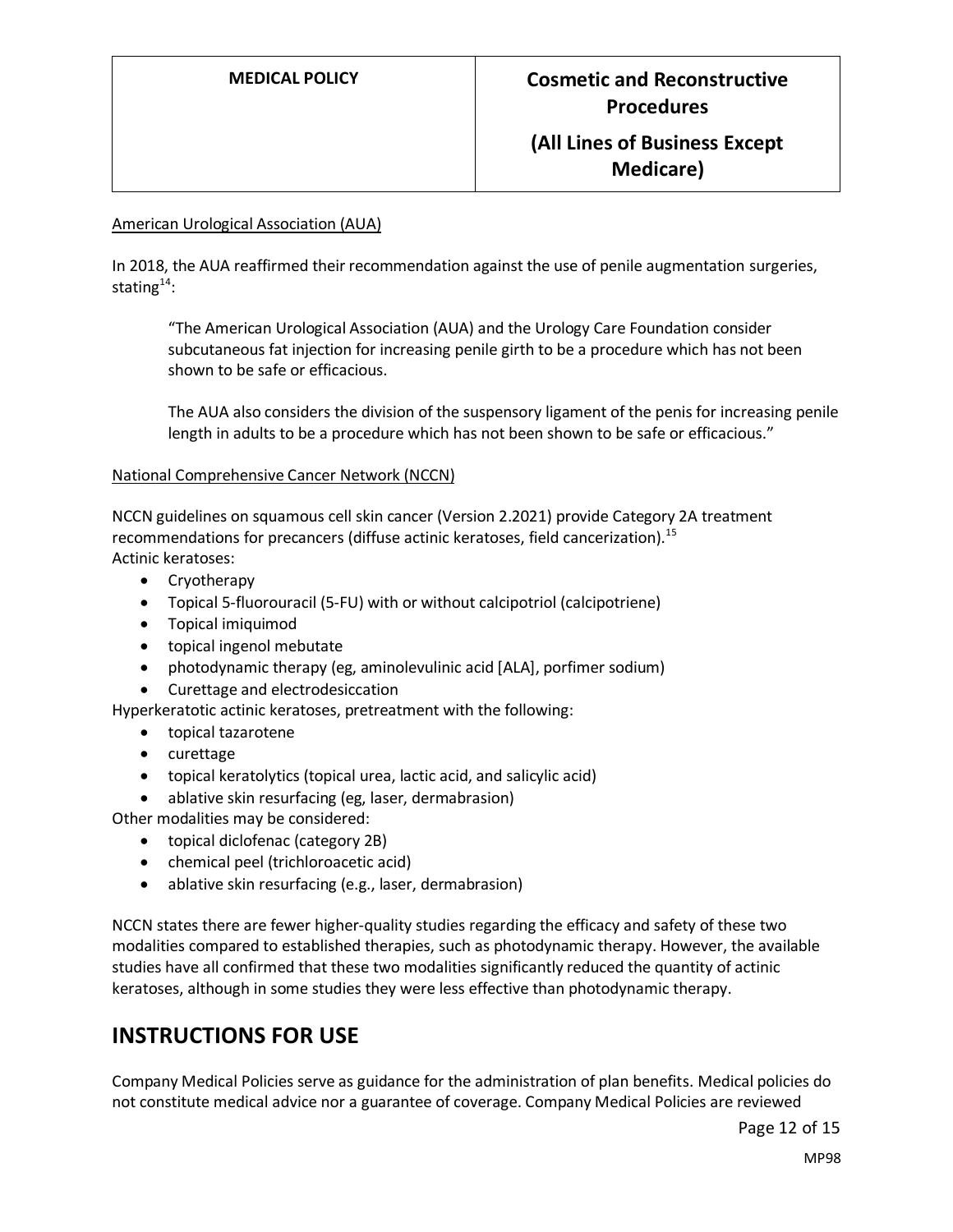annually and are based upon published, peer-reviewed scientific evidence and evidence-based clinical practice guidelines that are available as of the last policy update. The Companies reserve the right to determine the application of Medical Policies and make revisions to Medical Policies at any time. Providers will be given at least 60-days notice of policy changes that are restrictive in nature.

The scope and availability of all plan benefits are determined in accordance with the applicable coverage agreement. Any conflict or variance between the terms of the coverage agreement and Company Medical Policy will be resolved in favor of the coverage agreement.

# **REGULATORY STATUS**

#### Mental Health Parity Statement

Coverage decisions are made on the basis of individualized determinations of medical necessity and the experimental or investigational character of the treatment in the individual case. In cases where medical necessity is not established by policy for specific treatment modalities, evidence not previously considered regarding the efficacy of the modality that is presented shall be given consideration to determine if the policy represents current standards of care.

## <span id="page-12-0"></span>**POLICY CROSS REFERENCES**

#### Medical Policies

- Breast Implant Removal
- Breast Reconstruction
- Breast Surgery: Reduction Mammoplasty (All Lines of Business Except Medicare)
- Eye: Blepharoplasty, Blepharoptosis Repair and Brow Lift (All Lines of Business Except Medicare)
- Gender Affirming Interventions
- Orthognathic Surgery
- Port-wine Stain Laser Treatment
- Rhinoplasty (All Lines of Business Except Medicare)
- Surgical Treatments for Lymphedema,
- Surgical Treatment for Skin Redundancy
- Varicose Veins (All Lines of Business Except Medicare)

#### Pharmacy Policy

• Pharmacy Policy: Botulinum Toxin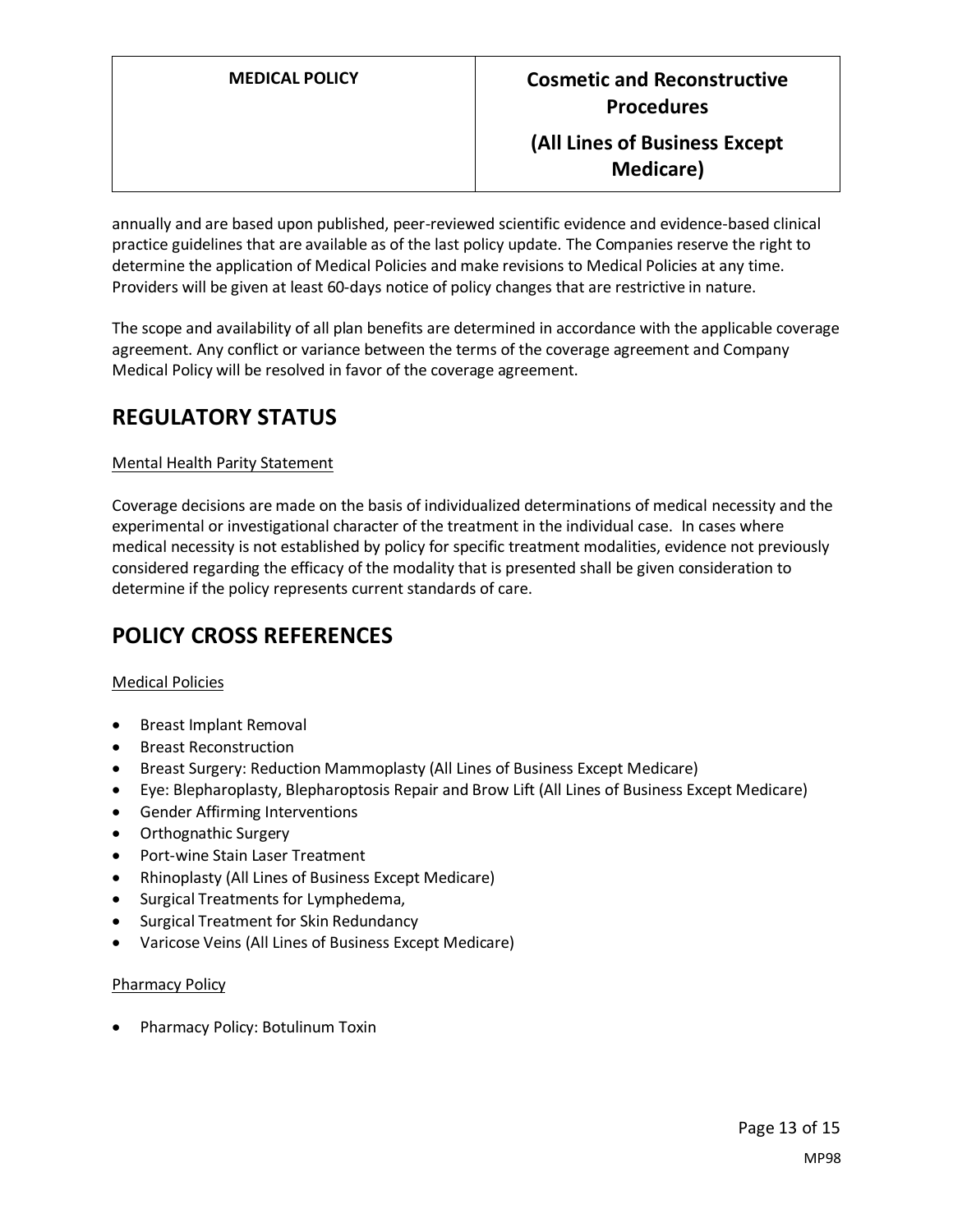## **REFERENCES**

- 1. Patient Protection and Affordable Care Act. Title 42 U.S.C. § 18001 Immediate access to insurance for uninsured individuals with a preexisting condition. (2010). [https://www.govinfo.gov/content/pkg/USCODE-2010-title42/pdf/USCODE-2010-title42](https://www.govinfo.gov/content/pkg/USCODE-2010-title42/pdf/USCODE-2010-title42-chap157-subchapI-sec18001.pdf) [chap157-subchapI-sec18001.pdf.](https://www.govinfo.gov/content/pkg/USCODE-2010-title42/pdf/USCODE-2010-title42-chap157-subchapI-sec18001.pdf) Accessed 8/20/2021.
- 2. Title 45 CFR Subtitle A (10–1–16 Edition). Part 156—HEALTH INSURANCE ISSUER STANDARDS UNDER THE AFFORDABLE CARE ACT, INCLUDING STANDARDS RELATED TO EXCHANGES. Subpart B—Essential Health Benefits Package. 156.125 Prohibition on discrimination. . [https://www.govinfo.gov/content/pkg/CFR-2016-title45-vol1/pdf/CFR-2016-title45-vol1](https://www.govinfo.gov/content/pkg/CFR-2016-title45-vol1/pdf/CFR-2016-title45-vol1-part156.pdf) [part156.pdf.](https://www.govinfo.gov/content/pkg/CFR-2016-title45-vol1/pdf/CFR-2016-title45-vol1-part156.pdf) Accessed 8/20/2021.
- 3. Oregon Secretary of State. Department of Consumer and Business Services. Insurance Regulation - Chapter 836. Division 53. HEALTH BENEFIT PLANS. 836-053-0012. Essential Health Benefits for Plan Years Beginning on and after January 1, 2017. [https://secure.sos.state.or.us/oard/viewSingleRule.action?ruleVrsnRsn=204285.](https://secure.sos.state.or.us/oard/viewSingleRule.action?ruleVrsnRsn=204285) Accessed 8/20/2021.
- 4. Oregon Revised Statutes (2017). Vol. 16 Financial Institutions, Insurance. Chapter 743A Health Insurance: Reimbursement of Claims. 743A.150. Treatment of craniofacial anomaly. [https://www.oregonlaws.org/ors/743A.150.](https://www.oregonlaws.org/ors/743A.150) Accessed 8/20/2021.
- 5. Washington Administrative Code (WAC). Title 284: Office of the Insurance Commissioner. Chapter 284-43 Health carriers and health plans. SUBCHAPTER H: HEALTH PLAN BENEFITS. Last Update: 10/17/18[. https://apps.leg.wa.gov/wac/default.aspx?cite=284-43.](https://apps.leg.wa.gov/wac/default.aspx?cite=284-43) Accessed 8/20/2021.
- 6. Revised Code of Washington (RCW). Title 48: Insurance. Chapter 48.44: HEALTH CARE SERVICES. Section 48.44.212: Coverage of dependent children to include newborn infants and congenital anomalies from moment of birth—Notification period. Last Update: July 2, 2018. [https://app.leg.wa.gov/RCW/default.aspx?cite=48.44.212.](https://app.leg.wa.gov/RCW/default.aspx?cite=48.44.212) Accessed 8/20/2021.
- 7. American Medical Association. Policy: H-475.992. Definitions of "Cosmetic" and "Reconstructive" Surgery. Approved in 1989. Reaffirmed in 2013[. https://policysearch.ama](https://policysearch.ama-assn.org/policyfinder/detail/cosmetic?uri=%2FAMADoc%2FHOD.xml-0-4326.xml)[assn.org/policyfinder/detail/cosmetic?uri=%2FAMADoc%2FHOD.xml-0-4326.xml.](https://policysearch.ama-assn.org/policyfinder/detail/cosmetic?uri=%2FAMADoc%2FHOD.xml-0-4326.xml) Accessed 8/20/2021.
- 8. Mayo Clinic. Patient Care and Health Information. Chemical Peels. Updated: May 24, 2018. [https://www.mayoclinic.org/tests-procedures/chemical-peel/about/pac-20393473.](https://www.mayoclinic.org/tests-procedures/chemical-peel/about/pac-20393473) Accessed 8/20/2021.
- 9. Centers for Disease Control and Prevention. Birth Defects Surveillance Kit Manual. Section 1.4 Congenital Anomalies - Definitions. Last reviewed: October 30, 2018. [https://www.cdc.gov/ncbddd/birthdefects/surveillancemanual/chapters/chapter-1/chapter1-](https://www.cdc.gov/ncbddd/birthdefects/surveillancemanual/chapters/chapter-1/chapter1-4.html) [4.html.](https://www.cdc.gov/ncbddd/birthdefects/surveillancemanual/chapters/chapter-1/chapter1-4.html) Accessed 8/20/2021.
- 10. Prevention. CfDCa. Developmental Disabilites home page. Last reviewed: April 21, 2017. [https://www.cdc.gov/ncbddd/developmentaldisabilities/index.html.](https://www.cdc.gov/ncbddd/developmentaldisabilities/index.html) Accessed 8/20/2021.
- 11. American College of Obstetricians and Gynecologists. ACOG Committee Opinion No. 378: Vaginal "rejuvenation" and cosmetic vaginal procedures. Obstet Gynecol. 2007 Sep;110(3):737- 8. (Reaffirmed 2019)[. https://www.acog.org/Clinical-Guidance-and-Publications/Committee-](https://www.acog.org/Clinical-Guidance-and-Publications/Committee-Opinions/Committee-on-Gynecologic-Practice/Vaginal-Rejuvenation-and-Cosmetic-Vaginal-Procedures)